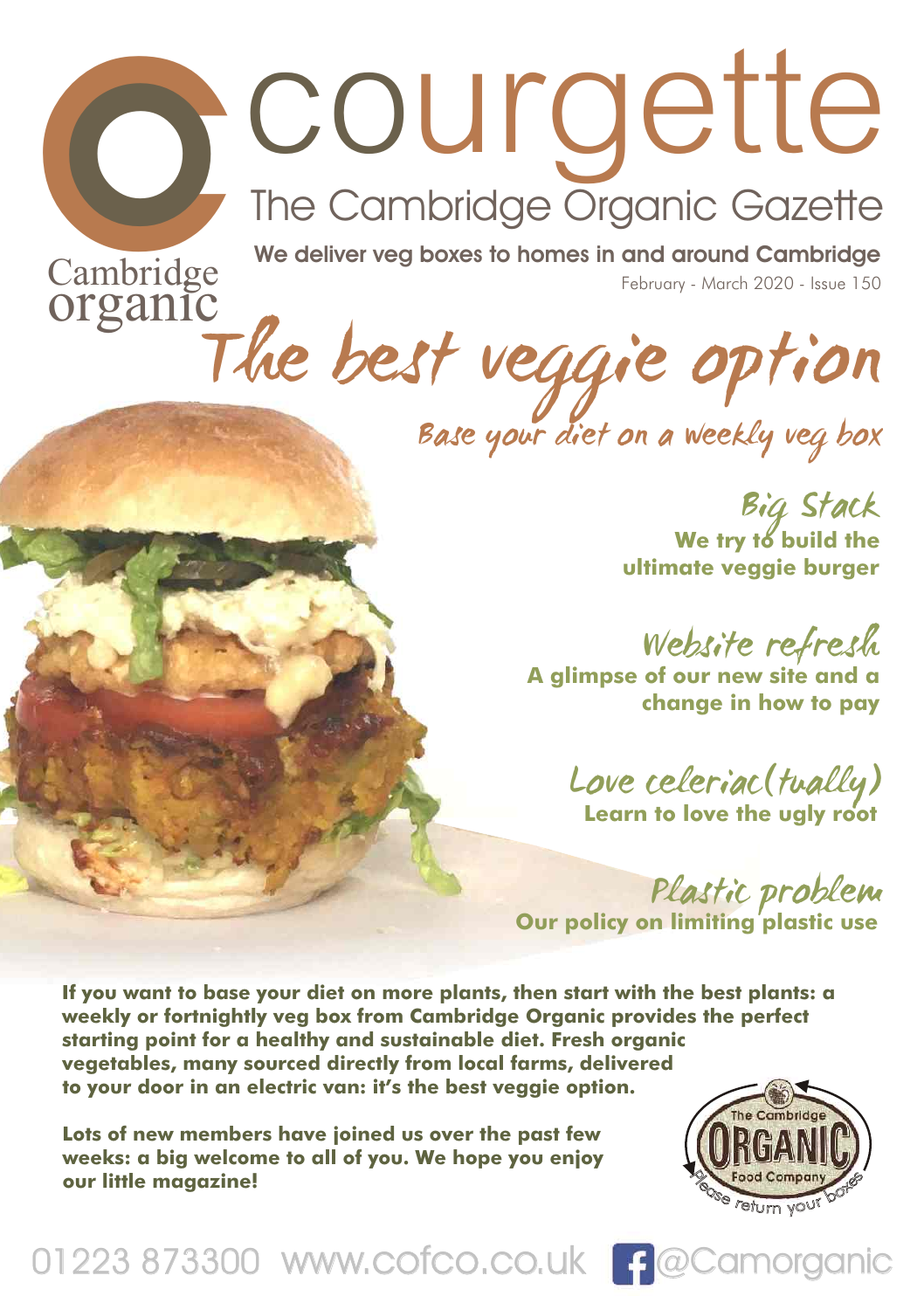# Duncan writes ...

**I hope it's not getting tiresome to start another editorial with news of new record veg-box** 

**numbers, but we've only gone and done it again! In the second week of January, we hit the milestone of 800 boxes in a week for the first time ever. Two weeks later, as I'm writing this article, it looks like that record will be beaten again. It's just bonkers! Whatever it is that's triggered this surge in interest is most welcome. Clearly, it's good for business (especially during this time when we are putting resources into the Food Hub project), but more importantly, it's a great indicator that more and more people are changing their lifestyles to be more sustainable.**

**Keeping on the theme of records: we were completely knocked for six when we totted up the contributions for this year's Jimmy's collection. Over £900. Unbelievable! This is nearly three times the record of £335 which preceded it – and we thought that was pretty amazing. This year we made it possible for people to donate via the automated payment process and this seems to have made a huge difference, so we'll definitely do that again. On behalf of Jimmy's Nightshelter, Wintercomfort and ourselves, can I say thank you to everyone who contributed.**

**Not long before Christmas, we heard from GoCardless – the company that provides our direct debit service – that they would be putting their fees up in February. When we looked into it, we discovered that the fee increase would amount to around three times what we are currently paying them. It's a real shame, because the GoCardless system was so ideally suited to our needs, but the new fees are just too high to make it economically viable. We have decided to switch to a new payment provider, Sage Pay, as we feel this is a wellknown and reliable service that can be trusted. The change in payment provider will happen alongside an update to our management system and website.**

**Those of you who have been following the progress of the Cambridge Food Hub project will be pleased to hear that we are getting ever closer to our goal of building this amazing facility at Northstowe. If you are keen to support what we are trying to achieve with this project, you are already doing a great thing by being a member of our veg-box scheme (basically, having completely failed to raise any funding for the project, everything we've done so far has been paid for out of Cambridge Organic's rather meagre profits). You may also have spotted a selection of 'Food Hub' products on the Cambridge Organic website. Buying these helps us to support other local food businesses and move towards our goal of creating the Food Hub.**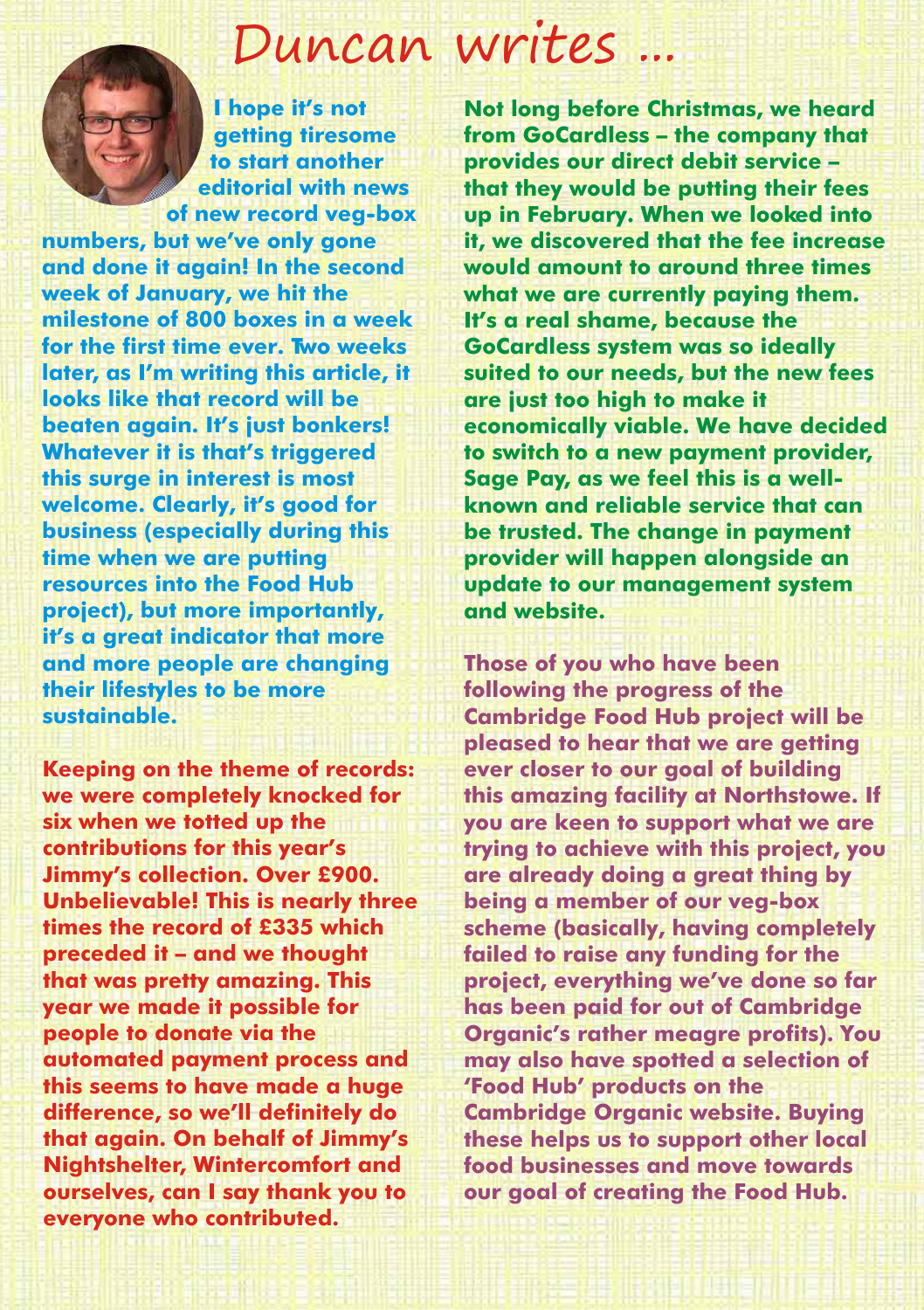

g box are



### A new website is coming... ...GoCardless is going

**We're working on a new website, which we hope will be up and running before the next issue of the Courgette magazine is produced. The necessity of updating our website has been thrust upon us by the need to change the way we collect your payments (see below), but we're hoping that the new website will also have significant advantages for our members who use it regularly – as well as making it a little easier for new members to find their way around.**

**The key advantage of the new website is that it will be designed to resize for mobile phone use. When I first saw the prototype of our current website, back in 2013, I remember saying to Michael Calwell, the man behind Boxmaster – the operating system that handles our admin – that I thought the website looked great on the computer, but I was a bit worried about how small and therefore fiddly it was to use on a phone. Michael reassured me that it was very unlikely that anyone would try to create or** 

EMENU

update their order using their phone. Now, just a few years later, most of us expect to be<br>able to do everything online on our phones<br>I hope that anyone who's tried to<br>make their Choice selection on<br> $\mathbb{R}^{H_0}$  make the **able to do everything online on our phones. I hope that anyone who's tried to make their Choice selection on their phone on a train or sitting at a bus stop will appreciate the improvement of the new design.**

A new way to pay

**At the moment, 90% of our members pay by GoCardless. It's been a great system for us: eliminating the admin of processing up to 730 payments each week, while maintain our cashflow by ensuring that the vast majority of our members pay the correct amount every week. It's also provided a**  Renze into **great service for our members: simple to set up**   $\frac{Columms}{f}$ **and everything paid automatically without**  for mobile **another thought.**

**However, GoCardless have announced a huge increase in their fees for administering the service. Currently, a weekly payment of £11 (the cost of our most popular veg box) costs about 10p. Under the new payment regime, that will rise to 31p. That's an enormous increase and one which we'd have to pass on to you by raising the price of our boxes. We've therefore decided to switch to a different payment provider. To allow for the new payment system, we need to move our admin over to a newer version of 'Boxmaster', which in turn will mean a new website.**

**Once the new website is up and running, we'll be using Sage Pay to take our payments. This will mean that all our members will have to set up their payment details again, as Sage Pay uses your card details instead of your bank account details. Like the current system, once set up, payments will be taken automatically each week after your delivery.** 

**Once the changeover has happened, we'll need everyone to re-enter their details as quickly as possible, so payments keep coming in and we can keep paying our staff and suppliers. Don't worry: we'll do our best to remind you when it's time!**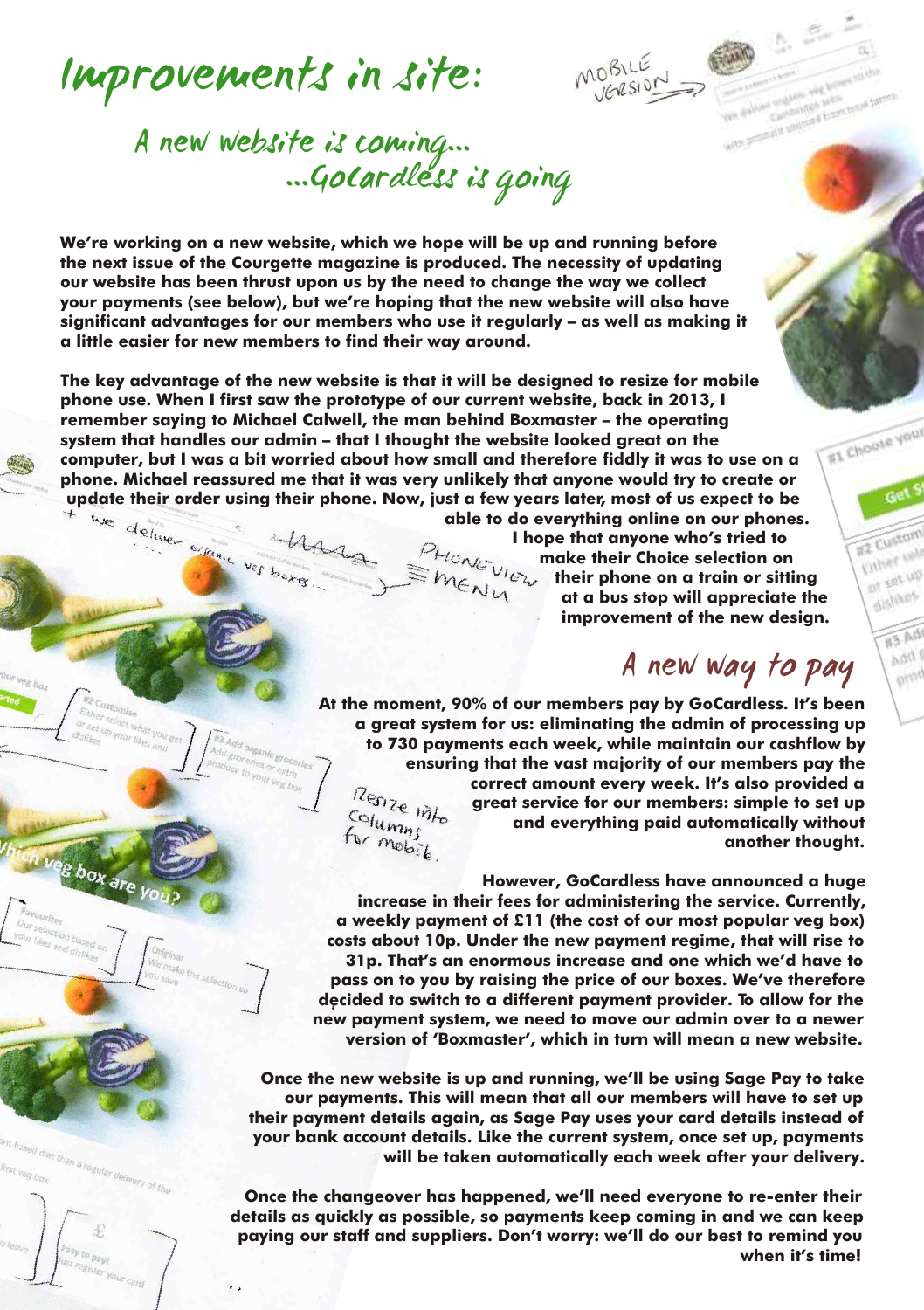The ultimate veggie burger

**We're putting our magazine together in the middle of Veganuary. So far this month, I seem to have been swamped by adverts for highly processed meat alternatives. Whatever their pros and cons, they've led me to think nostalgically about the veggie burgers of my youth. There was one stall that was my favourite at Strawberry Fair and other festivals in the early 1990s, which made what I considered to be the best veggie burgers. I spent some time trying to recreate the recipe at home. I've dug out my old folder of hand-written recipes to reproduce it here.**

**A 'burger' is a word which originally applied to a meat patty, but the veggie burgers that I like aren't trying to mimic their meaty namesakes. They share the same shape and affinity for being squashed between buns, but these burgers are spicy combinations of pulses and fresh vegetables, that are a million miles away from something that bleeds from a lab in Silicon Valley.**

**Since the 1990s, burgers have grown up: not just in the sense of now featuring on restaurant menus, but also quite literally in height, with more and more layers being added to the most Instagram-worthy burger. We decided to try to build the ultimate veggie burger tower. Not sure how we're going to eat it though . . .**

#### **Ingredients**

**1 onion, finely chopped 1 leek, trimmed, cut in two lengthways and then finely sliced 1 carrot, peeled and grated 1 can of chickpeas 2 tsp cumin powder ¼ tsp cayenne pepper Plain flour for dusting**

#### Method

**Start by sweating the onions over a low heat. After a few minutes, add the leeks and then a few minutes later the carrots. Finally, add the spices and fry for another few minutes to toast them a little. Meanwhile, drain the chickpeas (reserving some of the water), and blitz in a food processor. Add the chickpeas to the fried vegetables and stir to combine. Season with salt and pepper and taste: adjust the spices if necessary. If the mixture looks too dry, add some of the reserved chickpea water.**

**Shape the mixture into patties and dust both sides with flour. Fry in a little oil on a medium heat until nicely browned on both sides and hot in the middle.**

**Now it's time to construct your burgers. If you're not involved in the madcap world of producing an A5 leaflet for a vegetable box company, then you probably won't want to make a burger quite this tall – not unless you're blessed with flip-top jaws. But we hope that our teetering tower of a burger stack will provide some inspiration for two or three additions to add some pizzazz to a more manageable burger!**



Sliced tomatoes

Manfood Beer Barbeque Sauce

other one<br>More lettuce and mayonnaise Another oncon ring The BURGER ITSELF

> **Cambridge Food Hub represents a number of local food producers, whose products you can now order with your veg box. Manfood produce a range of condiments to complement any burger. Their Janda range is vegan as well. All made locally in Huntingdon.**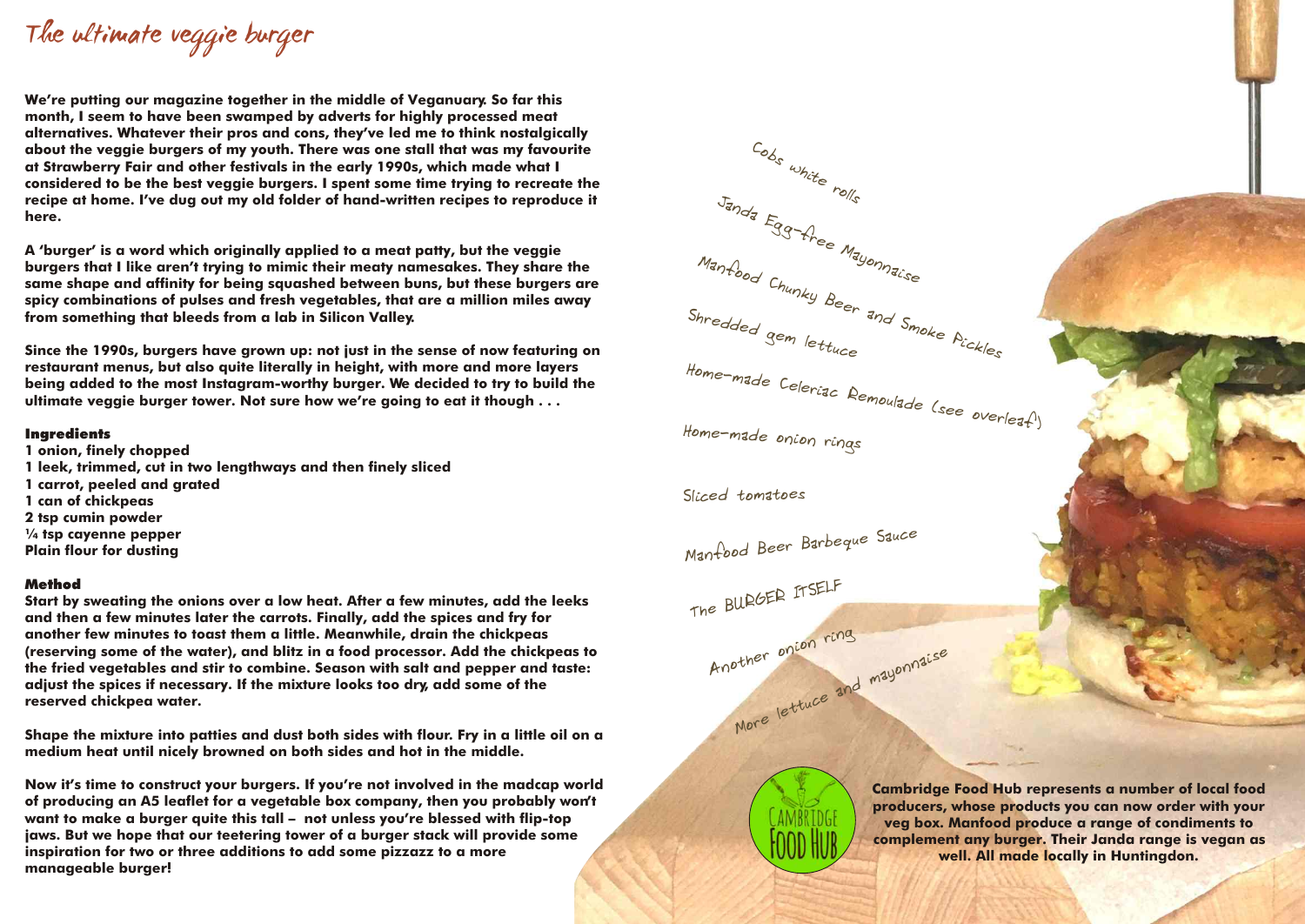Who you calling ugly?

Celeriac: it's beautiful on the inside

**At this time of year, some strange alien-looking objects appear in our veg boxes. Celeriac has the look of a knobbly lump of space rock, save for the mass of tendril-like roots around its base. Yet, despite its appearance, it's a very versatile and tasty vegetable.**

**Celeriac is a close relative of celery: in fact, both have been selectively bred over the centuries from the same wild plant. Celery has been bred to gain thicker, longer stalks, while celeriac was bred to get a larger root. In fact, the bit of celeriac we eat is not technically a root, but the base of its stem, swollen to provide lots of edible white flesh. As a close relative of celery, celeriac does have a celery flavour, but its milder, sweeter and perhaps nuttier than the stalks, so if you don't like the stalks, don't be put off!**

**Although from the botanical point of view, celeriac might not be a root, from the cook's perspective, celeriac can be treated very much like other winter roots. It can be boiled and steamed and mashed to a purée. It can be added to soups and stews to add bulk and flavour. Like most other roots, my preferred way of cooking celeriac is to roast it. I actually like to roast a medley of roots together. I like to cut them to much the same size, so each mouthful is a little surprise! Unlike potatoes and parsnips, I've never found any advantage to parboiling celeriac (except for perhaps reducing the roasting time): its edges don't rough up like spuds and parsnips. It's worth mentioning that the flesh discolours quickly once cut, so if you're not using it immediately, put the cut celeriac into what recipe books call 'acidulated water' – that's water with a dash of lemon juice or white wine vinegar.**

**Celeriac can also be eaten raw. I've always known that it features in the classic French salad céleri rémoulade, without knowing exactly what that is. Despite my ignorance, I've always thought it sounded very chic, so was very excited to try to make it while researching for this little article. My researches suggest that the key ingredients are celeriac, finely chopping into the smallest julienne pieces possible (many recipes coarsely grate as it's easier), mayonnaise, Dijon mustard and lemon juice. The recipes that have the greatest air of Gallic authenticity** 

**also add some crème fraiche or double cream, so that's what I've done.**

Celeriac Remoulade

**500g celeriac Juice of ½ lemon 4tbps mayonnaise 2tbps crème fraiche 1tbsp Dijon mustard**

**With a sharp knife, cut the thick knobbly skin off the celeriac (a potato peeler isn't really up to the job). If your knife skills are up to it, cut the celeriac into the thinnest possible sticks about 2.5cm long (or grate using the coarsest side of the grater). The flesh will discolour very quickly once cut, so immediately toss in the lemon juice. Combine the other ingredients and stir through the celeriac. Season with salt and pepper and then decide if you want to add more mustard or lemon juice (I made mine less mustardy than it's probably 'supposed to be'). Chill for an hour or two to let the flavours merge.**

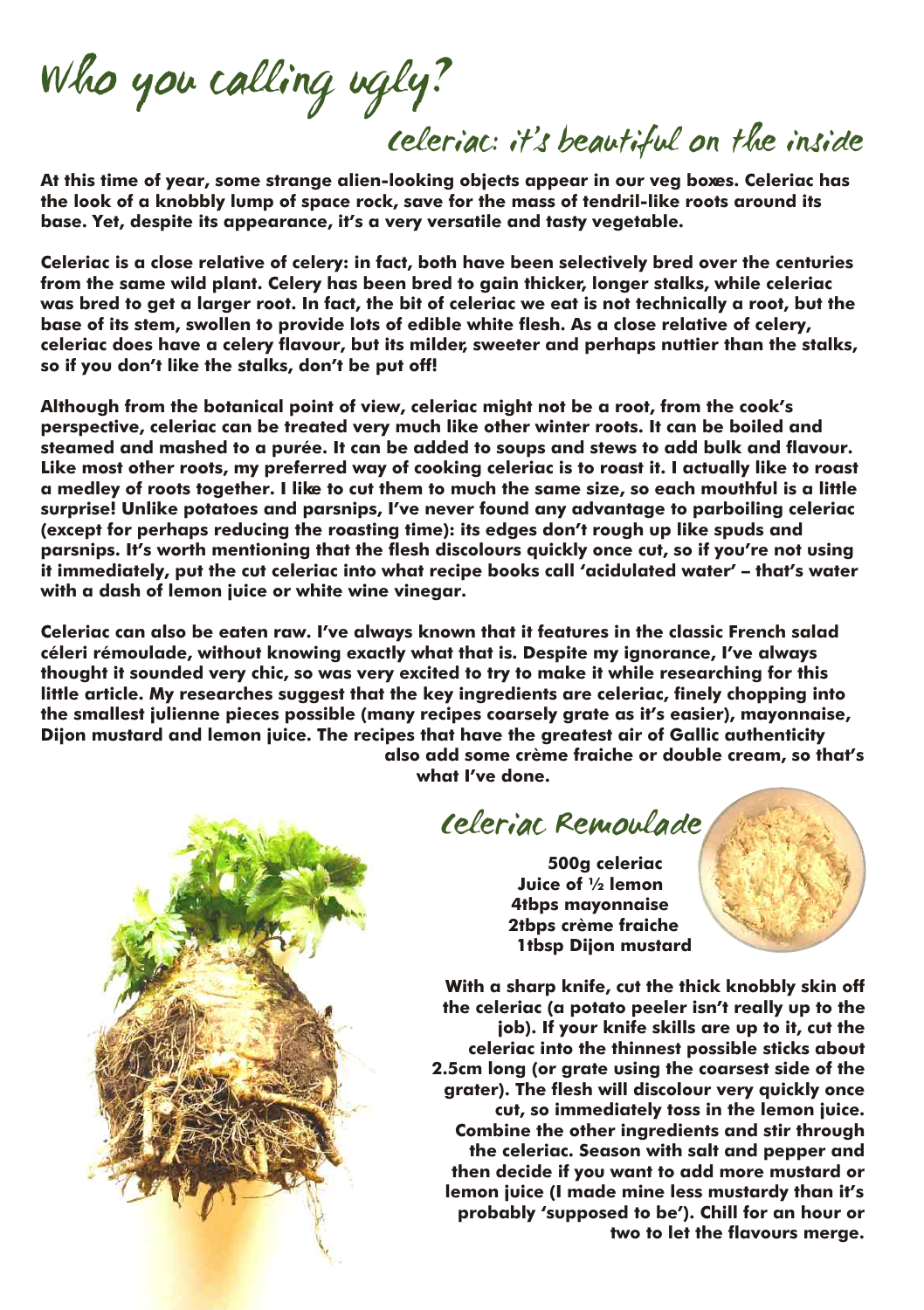## Plastic versus food waste

**There are, we hope, many things that attract new members to our company. As well as the idea of getting fresh, local, organic produce delivered right to your door, another big draw is the idea of getting vegetables and fruit that are free from the plastic packaging in which nearly everything in a supermarket is encased. The great majority of the veg and fruit we put into your box is plastic-free, either put in loose or in a brown paper bag, but there are a few things which are in a plastic bag. Why is that?**

**The issue of plastic packaging is a very important one and we take it very seriously. We don't use plastic bags just for the sake of appearance or** 

**portion-sizing in the way supermarkets do. However, there are some vegetables for which we think that plastic is the best option to prevent food waste. We only use plastic to provide an impermeable layer to protect fragile – usually leafy – items from the evaporation and consequent wilting that would render them as food waste before they can be used by you. In our view, to throw food away, after all the work and resources that** 

**have gone into growing and transporting it, is a bigger environmental problem than the carefully thought-through use of plastic to prevent that happening.**

**Our local farmers have thought very seriously about the issue of plastic use, because like us, they do what they do through a deep commitment to the environment. They have come up with some different answers to this complex and difficult question. Waterland Organics, for example, have decided to switch to compostable plastic bags. Wildcountry Organics, on the other hand, following considerable experimentation with different options, have concluded**

**that their zip-lock high-grade polythene bags are the better option. With such a complex and nuanced issue, we respect each farm's own conclusion and don't want to impose our own view on them. Our 'Box liner' – that's the piece of paper we put in the bottom of each box – contains packaging information, keeping you up to date with which suppliers use compostable or recyclable plastic.**

**On the question of compostable plastic, my personal view is that it's not the best solution – at least not yet for this area. Along with most of our members, I live in the area covered by the Greater Cambridge Shared Waste Service (that's Cambridge City and** 



Grown by Tyler Cotton at Burwash Manor Farm tuler.cotton@gmail.com

**South Cambs). Compostable plastic can't be put into our green bins, as all plastic is filtered out before the green waste is composted. Nor should it be put into our blue bins, as it can't be recycled along with conventional plastic; it can't be distinguished from conventional plastic by the sorting process and if it gets in with** 

**conventional plastic, it will contaminate that load for recycling. If a bag is certified as home-compostable, and you have a garden with your own compost heap, that's great, but if you don't, then the only option is to put the compostable bag into your black bin. Once buried in landfill, it will break down – that's true enough – but in anaerobic conditions that will lead to the production of methane, a potent greenhouse gas. Conventional plastic, on the other hand, can be put into our blue bins, as we are one of the few areas to have kerbside collection of plastic film. The type of clear polythene used by Wildcountry Organics, for example, is one of the more readily recyclable plastics and therefore sought after by recyclers.**

*wilt.*

*the paper absorbed* take them to a and a around the house. Use *moisture from the supermarket to be as many times as you leaves, causing them to recycled. can before recycling.*

*Wildcountry Organics' Members in East Cambs Wildcountry and If you're committed to a experiment of putting and Uttlesford don't Dynamic Organics' zip- plastic-free lifestyle, their salad leaves in have kerbside plastic lock bags are really please get in touch to paper bags found that bag recycling, but can useful in the kitchen and see what we can do.*